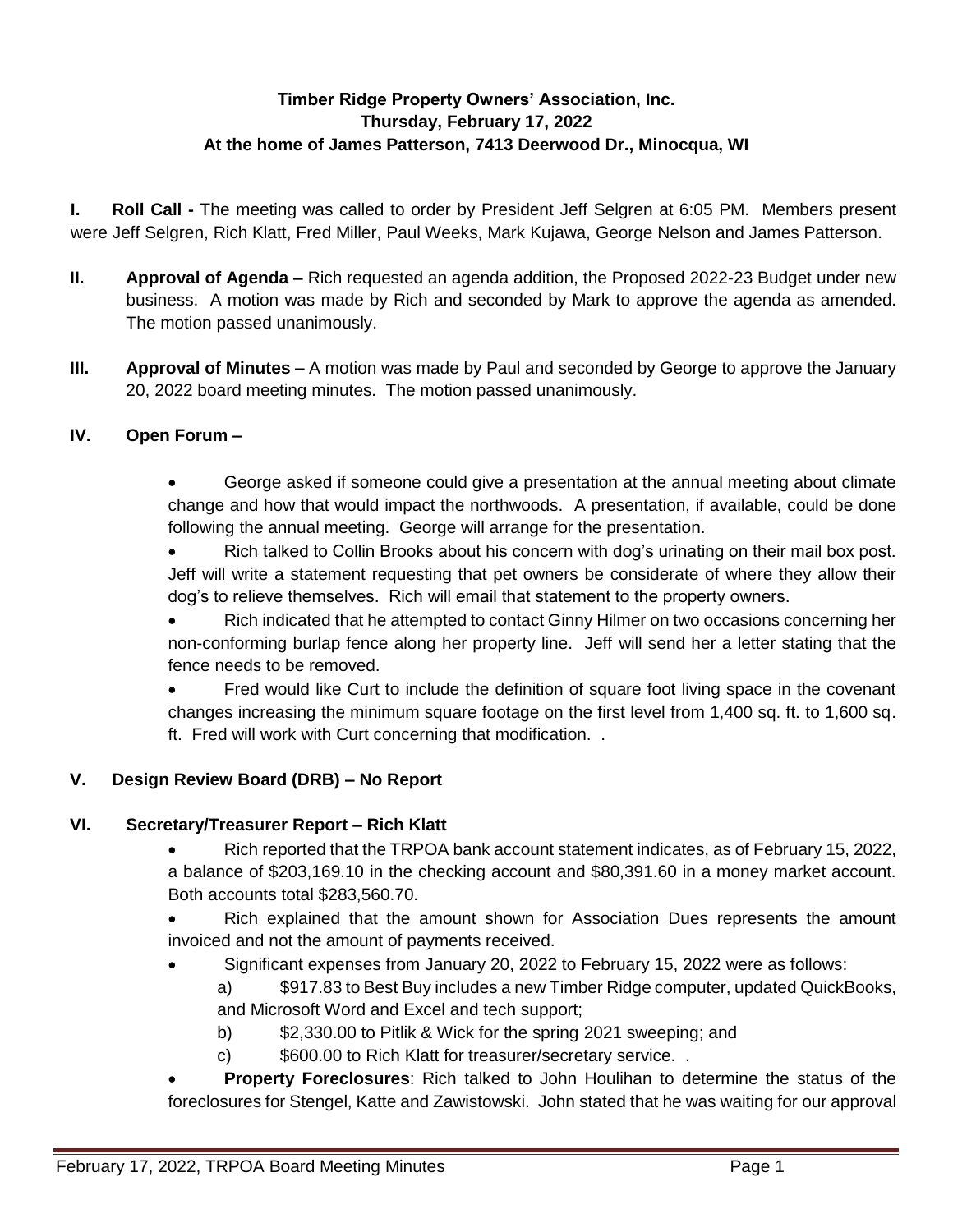to proceed even though we had told him to proceed previously. Rich will inform John Houlihan to proceed with the foreclosures. .

**Secretary/Treasurer Job Description --** Rich had distributed the job description at the January meeting. There were no comments concerning the job description.

 **Co-Signer on exceeding \$1,000 –** Rich requested that the \$1,000 limit be raised \$5,000. The consensus was that either the president or the vice-president should approve any expenditure exceeding \$1,000 via an email. A motion was made by Jeff and seconded by Fred that checks exceeding \$1,000 be approved by an email from either the president or vicepresident. The motion passed.

## **VII. Roads Report/Discussion** - Rich Klatt

 Rich presented a spread sheet titled Roadway Master Plan (RMP) that listed the cost of completed projects, roadway funds generated by \$90 and the cost of future RMP projects. The consensus of the board was that the roadways were in fairly good condition; and, for this coming year, the Roads Committee will conduct a survey of all Timber Ridge roadways to determine repairs needed this year. Those improvements may include asphalt patching, crack sealing and shoulder work. Rich, Fred and George will participate in that survey. The survey will be done this spring after the snow has melted. Rich will coordinate with Jay Pritzl for work that needs to be done on the Timber Ridge Road shoulders.

### **VIII. Activities Committee Liaison Report**

- **Activities Committee Chairperson –** George asked who the chairperson of the social committee was. Apparently nobody was chairing the committee at this time. George agreed to chair the committee.
- **May Garage Sale** was set as the Friday and Saturday prior to Memorial Day, May 21 and 22 from 9:00 AM to 3:00 PM. Fred will chair that activity.
- **Spring cleanup** will be chaired by Jeff. The objective will be to clean the roadway right-ofway of debris followed by a social gathering.
- **Other Social Activities** suggested were a family movie night and pool parties. Other activities, snowmobiling and bicycling. A question concerning additional activities will be included in the resident survey.

### **IX. Website/Media Report –** No report.

### **X. Old Business**

### **Goals and Objectives for 2020-21:**

o **Swimming pool –** Obtaining financial information concerning the swimming pool operation, financial and operational, has been difficult. Allowing the golf course to continue managing the pool appears to be the best alternative at this time. A new contract beginning in 2023 needs to be negotiated with the Timber Ridge Golf and Tennis Club. Rich discussed with our attorney, John Houlihan, the procedure that we used six years ago to negotiate the contract. John Houlihan, Ted Ronk and Glenn Schiffmann met to discuss the pool contract. John Houlihan suggested prior to meeting with Glenn Schiffmann, we decide the changes we would want in the contract.

*Author's Note: Via a separate email, the existing pool contract has been sent to board members for their comments.*